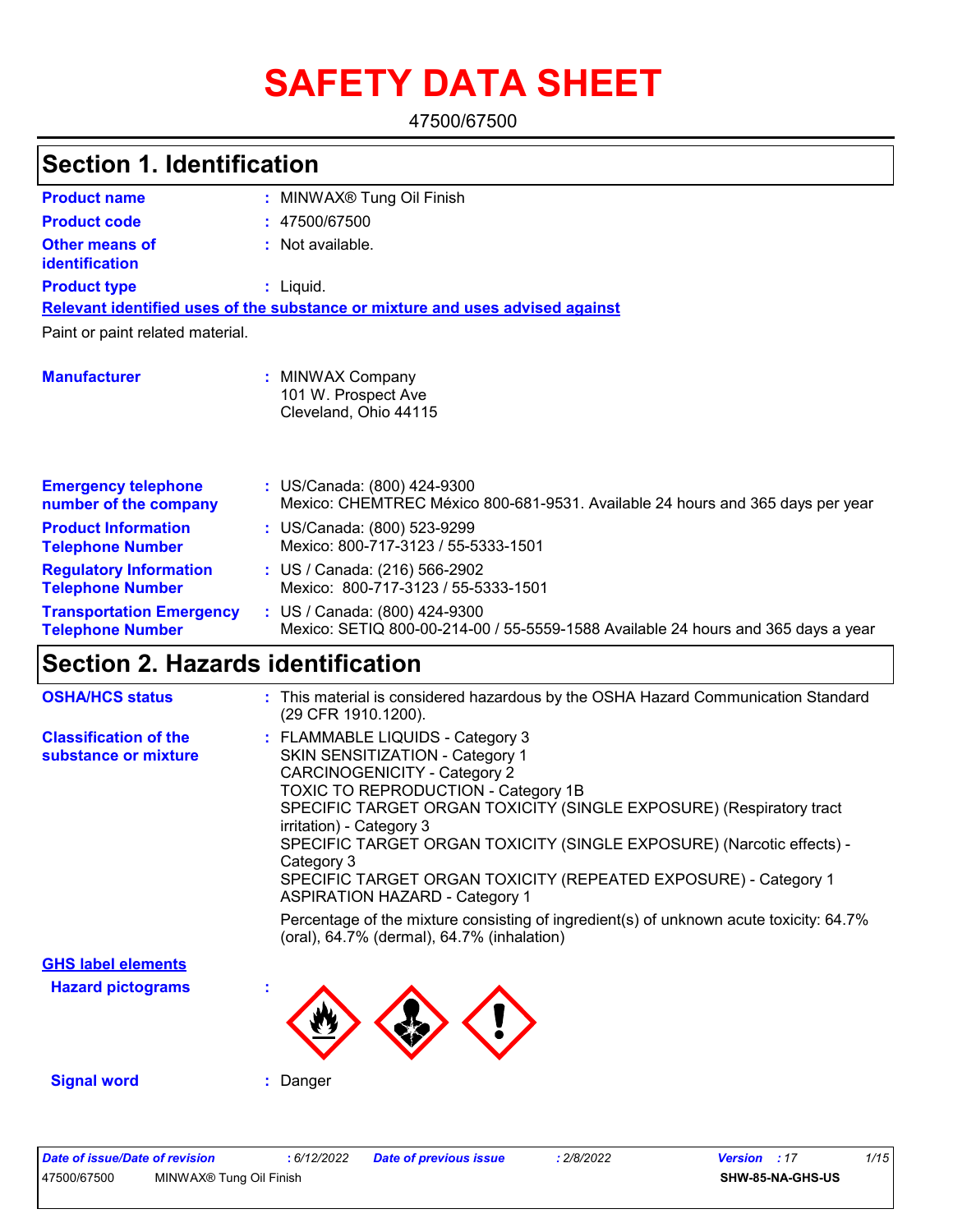# **Section 2. Hazards identification**

| <b>Hazard statements</b>                   | : Flammable liquid and vapor.<br>May be fatal if swallowed and enters airways.<br>May cause an allergic skin reaction.<br>May cause respiratory irritation.<br>May cause drowsiness or dizziness.<br>Suspected of causing cancer.<br>May damage fertility or the unborn child.<br>Causes damage to organs through prolonged or repeated exposure.                                                                                                                                                                                                                                                                                                                                 |  |  |  |
|--------------------------------------------|-----------------------------------------------------------------------------------------------------------------------------------------------------------------------------------------------------------------------------------------------------------------------------------------------------------------------------------------------------------------------------------------------------------------------------------------------------------------------------------------------------------------------------------------------------------------------------------------------------------------------------------------------------------------------------------|--|--|--|
| <b>Precautionary statements</b>            |                                                                                                                                                                                                                                                                                                                                                                                                                                                                                                                                                                                                                                                                                   |  |  |  |
| <b>General</b>                             | : Read label before use. Keep out of reach of children. If medical advice is needed,<br>have product container or label at hand.                                                                                                                                                                                                                                                                                                                                                                                                                                                                                                                                                  |  |  |  |
| <b>Prevention</b>                          | Obtain special instructions before use. Do not handle until all safety precautions have<br>been read and understood. Wear protective gloves, protective clothing and eye or face<br>protection. Keep away from heat, hot surfaces, sparks, open flames and other ignition<br>sources. No smoking. Use explosion-proof electrical, ventilating or lighting equipment.<br>Use non-sparking tools. Take action to prevent static discharges. Use only outdoors or<br>in a well-ventilated area. Do not breathe vapor. Do not eat, drink or smoke when using<br>this product. Wash thoroughly after handling. Contaminated work clothing must not be<br>allowed out of the workplace. |  |  |  |
| <b>Response</b>                            | : IF exposed or concerned: Get medical advice or attention. IF INHALED: Remove<br>person to fresh air and keep comfortable for breathing. Call a POISON CENTER or<br>doctor if you feel unwell. IF SWALLOWED: Immediately call a POISON CENTER or<br>doctor. Do NOT induce vomiting. IF ON SKIN (or hair): Take off immediately all<br>contaminated clothing. Rinse skin with water. Wash contaminated clothing before<br>reuse. IF ON SKIN: Wash with plenty of water. If skin irritation or rash occurs: Get<br>medical advice or attention.                                                                                                                                    |  |  |  |
| <b>Storage</b>                             | : Store locked up. Store in a well-ventilated place. Keep container tightly closed. Keep<br>cool.                                                                                                                                                                                                                                                                                                                                                                                                                                                                                                                                                                                 |  |  |  |
| <b>Disposal</b>                            | : Dispose of contents and container in accordance with all local, regional, national and<br>international regulations.                                                                                                                                                                                                                                                                                                                                                                                                                                                                                                                                                            |  |  |  |
| <b>Supplemental label</b><br>elements      | DELAYED EFFECTS FROM LONG TERM OVEREXPOSURE. Contains solvents which<br>can cause permanent brain and nervous system damage. Intentional misuse by<br>deliberately concentrating and inhaling the contents can be harmful or fatal. WARNING:<br>This product contains a chemical known to the State of California to cause birth defects<br>or other reproductive harm.                                                                                                                                                                                                                                                                                                           |  |  |  |
|                                            | Please refer to the SDS for additional information. Keep out of reach of children. Do not<br>transfer contents to other containers for storage.                                                                                                                                                                                                                                                                                                                                                                                                                                                                                                                                   |  |  |  |
| <b>Hazards not otherwise</b><br>classified | : DANGER: Rags, steel wool, other waste soaked with this product, and sanding residue<br>may spontaneously catch fire if improperly discarded. Immediately place rags, steel<br>wool, other waste soaked with this product, and sanding residue in a sealed, water-filled,<br>metal container. Dispose of in accordance with local fire regulations.                                                                                                                                                                                                                                                                                                                              |  |  |  |

# **Section 3. Composition/information on ingredients**

| Substance/mixture     | : Mixture        |
|-----------------------|------------------|
| <b>Other means of</b> | : Not available. |
| <i>identification</i> |                  |

#### **CAS number/other identifiers**

| Ingredient name                    | $\%$ by weight | <b>CAS number</b> |
|------------------------------------|----------------|-------------------|
| Light Aliphatic Hydrocarbon        | I≥50 - ≤75     | 64742-47-8        |
| Med. Aliphatic Hydrocarbon Solvent | ≤10            | 64742-88-7        |
| Methyl Ethyl Ketoxime              | l≤0.3          | 96-29-7           |
| Cobalt 2-Ethylhexanoate            | $≤0.3$         | 136-52-7          |

Any concentration shown as a range is to protect confidentiality or is due to batch variation.

| Date of issue/Date of revision |                         | 6/12/2022 | <b>Date of previous issue</b> | 2/8/2022 | <b>Version</b> : 17 |                         | 2/15 |
|--------------------------------|-------------------------|-----------|-------------------------------|----------|---------------------|-------------------------|------|
| 47500/67500                    | MINWAX® Tung Oil Finish |           |                               |          |                     | <b>SHW-85-NA-GHS-US</b> |      |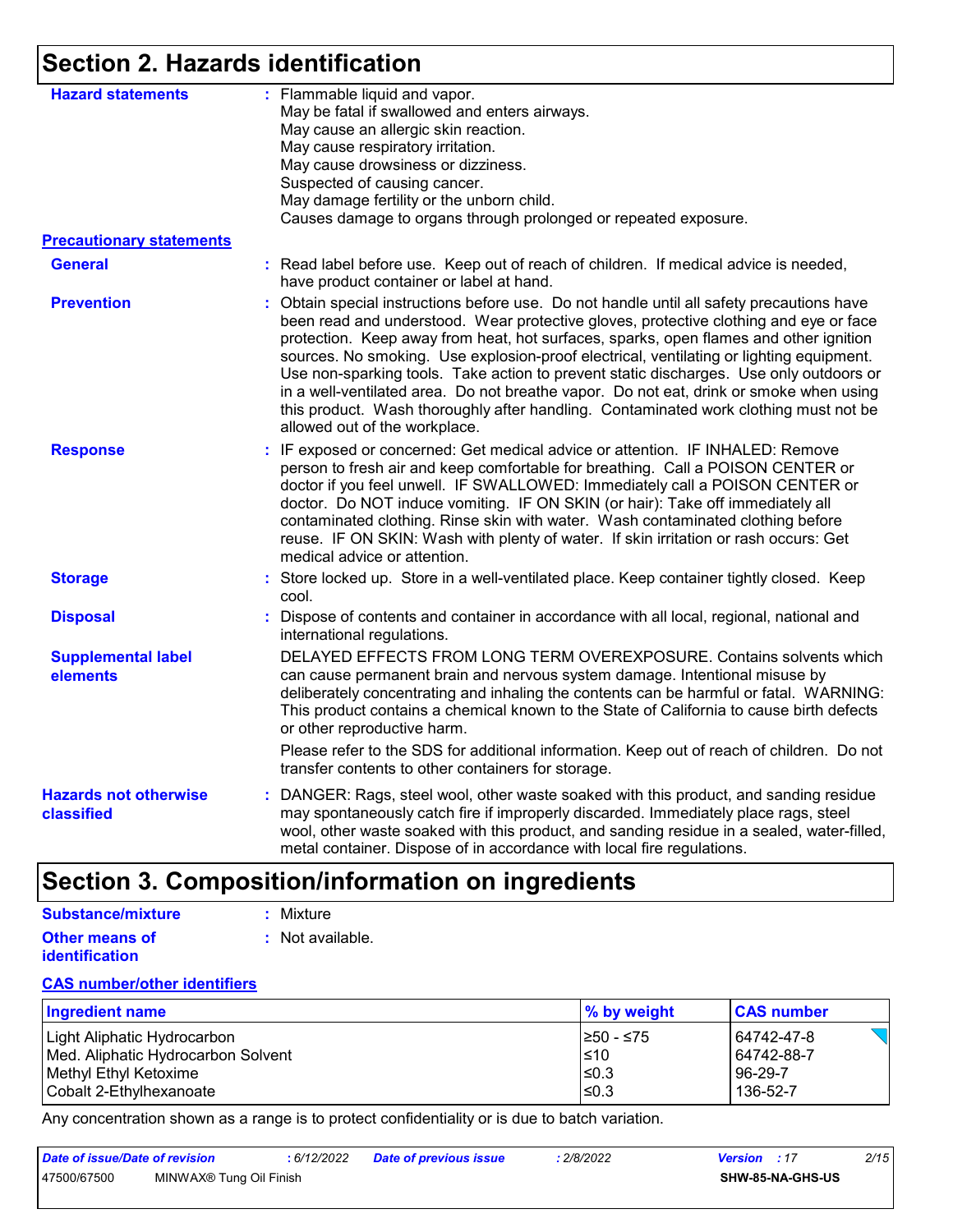## **Section 3. Composition/information on ingredients**

**There are no additional ingredients present which, within the current knowledge of the supplier and in the concentrations applicable, are classified and hence require reporting in this section.**

**Occupational exposure limits, if available, are listed in Section 8.**

### **Section 4. First aid measures**

#### **Description of necessary first aid measures**

| <b>Eye contact</b>  | : Immediately flush eyes with plenty of water, occasionally lifting the upper and lower<br>eyelids. Check for and remove any contact lenses. Continue to rinse for at least 10<br>minutes. Get medical attention.                                                                                                                                                                                                                                                                                                                                                                                                                                                                                                                                       |
|---------------------|---------------------------------------------------------------------------------------------------------------------------------------------------------------------------------------------------------------------------------------------------------------------------------------------------------------------------------------------------------------------------------------------------------------------------------------------------------------------------------------------------------------------------------------------------------------------------------------------------------------------------------------------------------------------------------------------------------------------------------------------------------|
| <b>Inhalation</b>   | : Remove victim to fresh air and keep at rest in a position comfortable for breathing. If it<br>is suspected that fumes are still present, the rescuer should wear an appropriate mask<br>or self-contained breathing apparatus. If not breathing, if breathing is irregular or if<br>respiratory arrest occurs, provide artificial respiration or oxygen by trained personnel. It<br>may be dangerous to the person providing aid to give mouth-to-mouth resuscitation.<br>Get medical attention. If necessary, call a poison center or physician. If unconscious,<br>place in recovery position and get medical attention immediately. Maintain an open<br>airway. Loosen tight clothing such as a collar, tie, belt or waistband.                    |
| <b>Skin contact</b> | : Wash with plenty of soap and water. Remove contaminated clothing and shoes. Wash<br>contaminated clothing thoroughly with water before removing it, or wear gloves.<br>Continue to rinse for at least 10 minutes. Get medical attention. In the event of any<br>complaints or symptoms, avoid further exposure. Wash clothing before reuse. Clean<br>shoes thoroughly before reuse.                                                                                                                                                                                                                                                                                                                                                                   |
| <b>Ingestion</b>    | : Get medical attention immediately. Call a poison center or physician. Wash out mouth<br>with water. Remove dentures if any. If material has been swallowed and the exposed<br>person is conscious, give small quantities of water to drink. Stop if the exposed person<br>feels sick as vomiting may be dangerous. Aspiration hazard if swallowed. Can enter<br>lungs and cause damage. Do not induce vomiting. If vomiting occurs, the head should<br>be kept low so that vomit does not enter the lungs. Never give anything by mouth to an<br>unconscious person. If unconscious, place in recovery position and get medical<br>attention immediately. Maintain an open airway. Loosen tight clothing such as a collar,<br>tie, belt or waistband. |

| <b>Most important symptoms/effects, acute and delayed</b> |                                                                                                                                                                                                                                                                         |
|-----------------------------------------------------------|-------------------------------------------------------------------------------------------------------------------------------------------------------------------------------------------------------------------------------------------------------------------------|
| <b>Potential acute health effects</b>                     |                                                                                                                                                                                                                                                                         |
| <b>Eye contact</b>                                        | : No known significant effects or critical hazards.                                                                                                                                                                                                                     |
| <b>Inhalation</b>                                         | : Can cause central nervous system (CNS) depression. May cause drowsiness or<br>dizziness. May cause respiratory irritation.                                                                                                                                            |
| <b>Skin contact</b>                                       | : May cause an allergic skin reaction.                                                                                                                                                                                                                                  |
| <b>Ingestion</b>                                          | : Can cause central nervous system (CNS) depression. May be fatal if swallowed and<br>enters airways.                                                                                                                                                                   |
| <b>Over-exposure signs/symptoms</b>                       |                                                                                                                                                                                                                                                                         |
| <b>Eye contact</b>                                        | : No specific data.                                                                                                                                                                                                                                                     |
| <b>Inhalation</b>                                         | : Adverse symptoms may include the following:<br>respiratory tract irritation<br>coughing<br>nausea or vomiting<br>headache<br>drowsiness/fatigue<br>dizziness/vertigo<br>unconsciousness<br>reduced fetal weight<br>increase in fetal deaths<br>skeletal malformations |
| <b>Date of issue/Date of revision</b>                     | 3/15<br>: 2/8/2022<br>: 6/12/2022<br><b>Date of previous issue</b><br>:17<br><b>Version</b>                                                                                                                                                                             |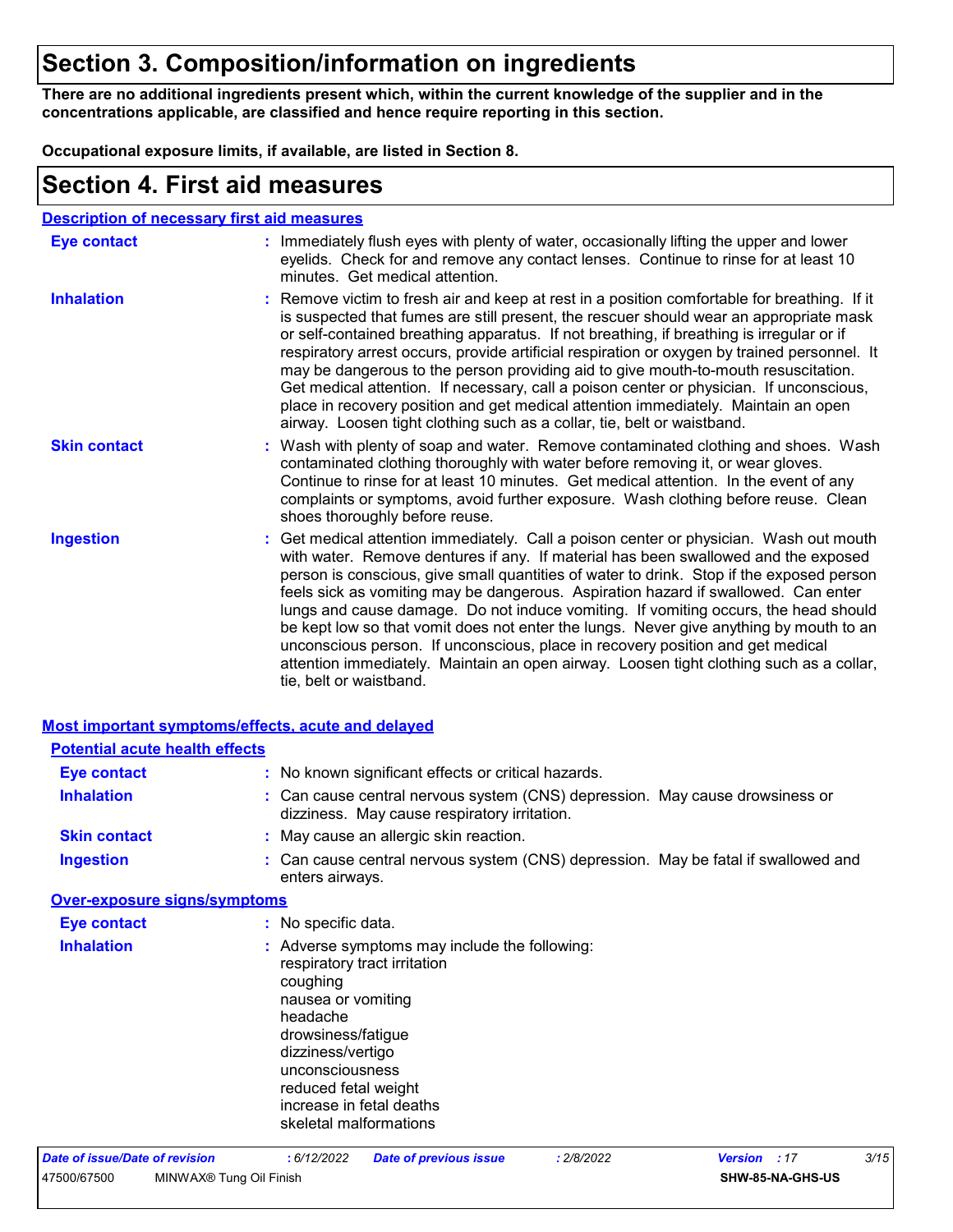# **Section 4. First aid measures**

| <b>Skin contact</b>               | : Adverse symptoms may include the following:<br>irritation<br>redness<br>reduced fetal weight<br>increase in fetal deaths<br>skeletal malformations                                                                                                                                                                                                                                                            |
|-----------------------------------|-----------------------------------------------------------------------------------------------------------------------------------------------------------------------------------------------------------------------------------------------------------------------------------------------------------------------------------------------------------------------------------------------------------------|
| <b>Ingestion</b>                  | : Adverse symptoms may include the following:<br>nausea or vomiting<br>reduced fetal weight<br>increase in fetal deaths<br>skeletal malformations<br><u>Indication of immediate medical attention and special treatment needed, if necessary</u>                                                                                                                                                                |
|                                   |                                                                                                                                                                                                                                                                                                                                                                                                                 |
| Notes to physician                | : Treat symptomatically. Contact poison treatment specialist immediately if large<br>quantities have been ingested or inhaled.                                                                                                                                                                                                                                                                                  |
| <b>Specific treatments</b>        | : No specific treatment.                                                                                                                                                                                                                                                                                                                                                                                        |
| <b>Protection of first-aiders</b> | : No action shall be taken involving any personal risk or without suitable training. If it is<br>suspected that fumes are still present, the rescuer should wear an appropriate mask or<br>self-contained breathing apparatus. It may be dangerous to the person providing aid to<br>give mouth-to-mouth resuscitation. Wash contaminated clothing thoroughly with water<br>before removing it, or wear gloves. |

**See toxicological information (Section 11)**

### **Section 5. Fire-fighting measures**

| <b>Extinguishing media</b>                               |                                                                                                                                                                                                                                                                                                                                                                                                                          |
|----------------------------------------------------------|--------------------------------------------------------------------------------------------------------------------------------------------------------------------------------------------------------------------------------------------------------------------------------------------------------------------------------------------------------------------------------------------------------------------------|
| <b>Suitable extinguishing</b><br>media                   | : Use dry chemical, $CO2$ , water spray (fog) or foam.                                                                                                                                                                                                                                                                                                                                                                   |
| <b>Unsuitable extinguishing</b><br>media                 | : Do not use water jet.                                                                                                                                                                                                                                                                                                                                                                                                  |
| <b>Specific hazards arising</b><br>from the chemical     | : Flammable liquid and vapor. Runoff to sewer may create fire or explosion hazard. In a<br>fire or if heated, a pressure increase will occur and the container may burst, with the risk<br>of a subsequent explosion. The vapor/gas is heavier than air and will spread along the<br>ground. Vapors may accumulate in low or confined areas or travel a considerable<br>distance to a source of ignition and flash back. |
| <b>Hazardous thermal</b><br>decomposition products       | Decomposition products may include the following materials:<br>carbon dioxide<br>carbon monoxide                                                                                                                                                                                                                                                                                                                         |
| <b>Special protective actions</b><br>for fire-fighters   | : Promptly isolate the scene by removing all persons from the vicinity of the incident if<br>there is a fire. No action shall be taken involving any personal risk or without suitable<br>training. Move containers from fire area if this can be done without risk. Use water<br>spray to keep fire-exposed containers cool.                                                                                            |
| <b>Special protective</b><br>equipment for fire-fighters | Fire-fighters should wear appropriate protective equipment and self-contained breathing<br>apparatus (SCBA) with a full face-piece operated in positive pressure mode.                                                                                                                                                                                                                                                   |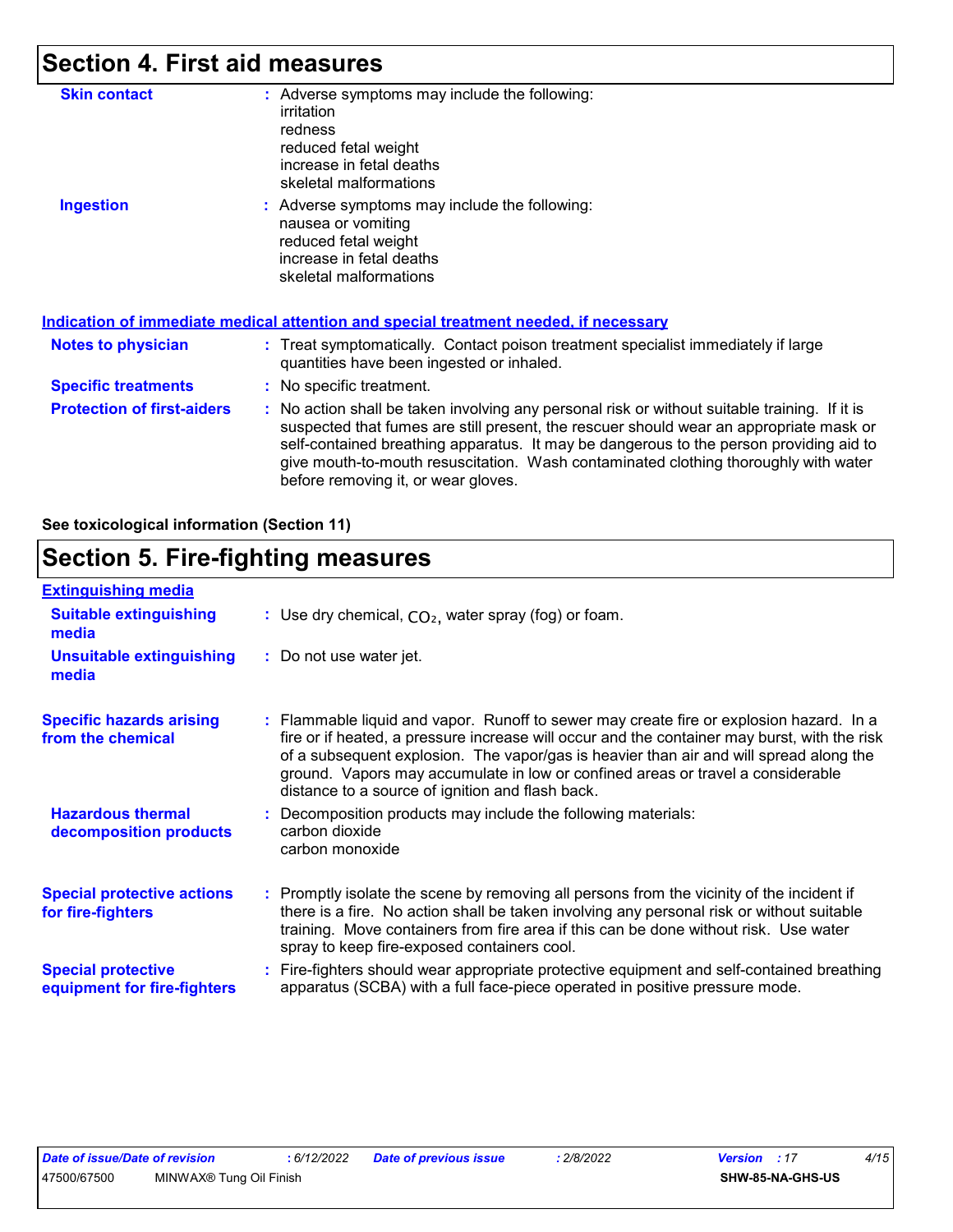# **Section 6. Accidental release measures**

|                                                       | Personal precautions, protective equipment and emergency procedures                                                                                                                                                                                                                                                                                                                                                                                                                                                                                                                                                                                                                                                |
|-------------------------------------------------------|--------------------------------------------------------------------------------------------------------------------------------------------------------------------------------------------------------------------------------------------------------------------------------------------------------------------------------------------------------------------------------------------------------------------------------------------------------------------------------------------------------------------------------------------------------------------------------------------------------------------------------------------------------------------------------------------------------------------|
| For non-emergency<br>personnel                        | : No action shall be taken involving any personal risk or without suitable training.<br>Evacuate surrounding areas. Keep unnecessary and unprotected personnel from<br>entering. Do not touch or walk through spilled material. Shut off all ignition sources.<br>No flares, smoking or flames in hazard area. Avoid breathing vapor or mist. Provide<br>adequate ventilation. Wear appropriate respirator when ventilation is inadequate. Put<br>on appropriate personal protective equipment.                                                                                                                                                                                                                    |
| For emergency responders                              | : If specialized clothing is required to deal with the spillage, take note of any information in<br>Section 8 on suitable and unsuitable materials. See also the information in "For non-<br>emergency personnel".                                                                                                                                                                                                                                                                                                                                                                                                                                                                                                 |
| <b>Environmental precautions</b>                      | : Avoid dispersal of spilled material and runoff and contact with soil, waterways, drains<br>and sewers. Inform the relevant authorities if the product has caused environmental<br>pollution (sewers, waterways, soil or air).                                                                                                                                                                                                                                                                                                                                                                                                                                                                                    |
| Methods and materials for containment and cleaning up |                                                                                                                                                                                                                                                                                                                                                                                                                                                                                                                                                                                                                                                                                                                    |
| <b>Small spill</b>                                    | : Stop leak if without risk. Move containers from spill area. Use spark-proof tools and<br>explosion-proof equipment. Dilute with water and mop up if water-soluble. Alternatively,<br>or if water-insoluble, absorb with an inert dry material and place in an appropriate waste<br>disposal container. Dispose of via a licensed waste disposal contractor.                                                                                                                                                                                                                                                                                                                                                      |
| <b>Large spill</b>                                    | : Stop leak if without risk. Move containers from spill area. Use spark-proof tools and<br>explosion-proof equipment. Approach release from upwind. Prevent entry into sewers,<br>water courses, basements or confined areas. Wash spillages into an effluent treatment<br>plant or proceed as follows. Contain and collect spillage with non-combustible,<br>absorbent material e.g. sand, earth, vermiculite or diatomaceous earth and place in<br>container for disposal according to local regulations (see Section 13). Dispose of via a<br>licensed waste disposal contractor. Contaminated absorbent material may pose the<br>same hazard as the spilled product. Note: see Section 1 for emergency contact |

# **Section 7. Handling and storage**

#### **Precautions for safe handling**

| <b>Protective measures</b>                       | : Put on appropriate personal protective equipment (see Section 8). Persons with a<br>history of skin sensitization problems should not be employed in any process in which<br>this product is used. Avoid exposure - obtain special instructions before use. Avoid<br>exposure during pregnancy. Do not handle until all safety precautions have been read<br>and understood. Do not get in eyes or on skin or clothing. Do not breathe vapor or mist.<br>Do not swallow. Use only with adequate ventilation. Wear appropriate respirator when<br>ventilation is inadequate. Do not enter storage areas and confined spaces unless<br>adequately ventilated. Keep in the original container or an approved alternative made<br>from a compatible material, kept tightly closed when not in use. Store and use away<br>from heat, sparks, open flame or any other ignition source. Use explosion-proof<br>electrical (ventilating, lighting and material handling) equipment. Use only non-sparking<br>tools. Take precautionary measures against electrostatic discharges. Empty containers<br>retain product residue and can be hazardous. Do not reuse container. |
|--------------------------------------------------|----------------------------------------------------------------------------------------------------------------------------------------------------------------------------------------------------------------------------------------------------------------------------------------------------------------------------------------------------------------------------------------------------------------------------------------------------------------------------------------------------------------------------------------------------------------------------------------------------------------------------------------------------------------------------------------------------------------------------------------------------------------------------------------------------------------------------------------------------------------------------------------------------------------------------------------------------------------------------------------------------------------------------------------------------------------------------------------------------------------------------------------------------------------------|
| <b>Advice on general</b><br>occupational hygiene | : Eating, drinking and smoking should be prohibited in areas where this material is<br>handled, stored and processed. Workers should wash hands and face before eating,<br>drinking and smoking. Remove contaminated clothing and protective equipment before<br>entering eating areas. See also Section 8 for additional information on hygiene                                                                                                                                                                                                                                                                                                                                                                                                                                                                                                                                                                                                                                                                                                                                                                                                                     |

measures.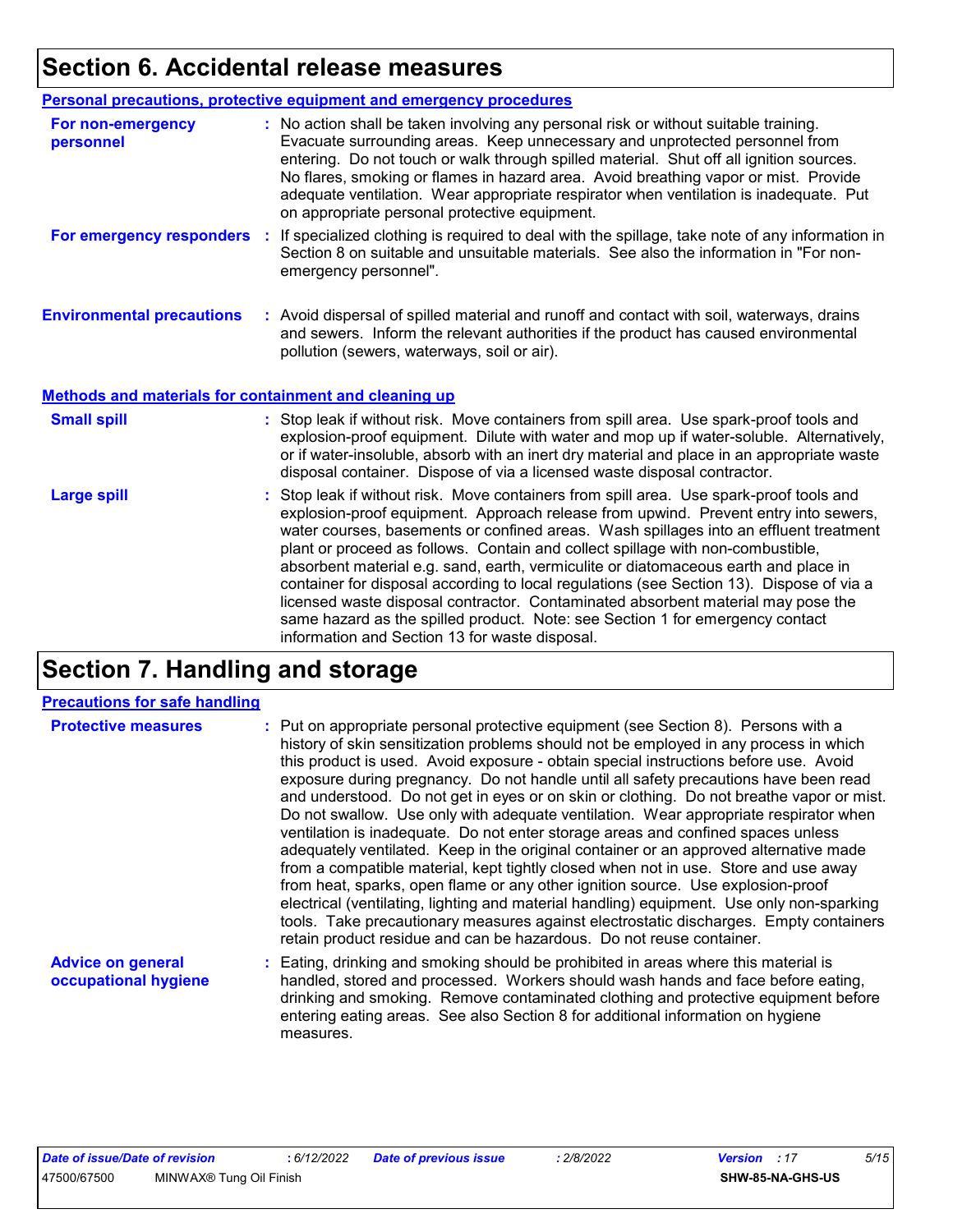# **Section 7. Handling and storage**

| <b>Conditions for safe storage,</b> | : Store in accordance with local regulations. Store in a segregated and approved area.        |  |  |  |
|-------------------------------------|-----------------------------------------------------------------------------------------------|--|--|--|
| including any                       | Store in original container protected from direct sunlight in a dry, cool and well-ventilated |  |  |  |
| <i>incompatibilities</i>            | area, away from incompatible materials (see Section 10) and food and drink. Store             |  |  |  |
|                                     | locked up. Eliminate all ignition sources. Separate from oxidizing materials. Keep            |  |  |  |
|                                     | container tightly closed and sealed until ready for use. Containers that have been            |  |  |  |
|                                     | opened must be carefully resealed and kept upright to prevent leakage. Do not store in        |  |  |  |
|                                     | unlabeled containers. Use appropriate containment to avoid environmental                      |  |  |  |
|                                     | contamination. See Section 10 for incompatible materials before handling or use.              |  |  |  |

# **Section 8. Exposure controls/personal protection**

#### **Control parameters**

**Occupational exposure limits (OSHA United States)**

| <b>Ingredient name</b>             | <b>CAS#</b> | <b>Exposure limits</b>                                                                                                                |
|------------------------------------|-------------|---------------------------------------------------------------------------------------------------------------------------------------|
| Light Aliphatic Hydrocarbon        | 64742-47-8  | ACGIH TLV (United States, 1/2021).<br>Absorbed through skin.<br>TWA: 200 mg/m <sup>3</sup> , (as total hydrocarbon<br>vapor) 8 hours. |
| Med. Aliphatic Hydrocarbon Solvent | 64742-88-7  | OSHA PEL (United States, 5/2018).<br>TWA: 100 ppm 8 hours.<br>TWA: $400 \text{ mg/m}^3$ 8 hours.                                      |
| Methyl Ethyl Ketoxime              | 96-29-7     | OARS WEEL (United States, 1/2021). Skin<br>sensitizer.<br>TWA: 10 ppm 8 hours.                                                        |
| Cobalt 2-Ethylhexanoate            | 136-52-7    | ACGIH TLV (United States, 1/2021). Skin<br>sensitizer. Inhalation sensitizer.<br>TWA: $0.02$ mg/m <sup>3</sup> , (as Co) 8 hours.     |

#### **Occupational exposure limits (Canada)**

| Petroleum refining, hydrotreated light distillate<br>64742-47-8<br>64742-88-7<br>Medium aliphatic solvent naphtha (petroleum) C9-C12<br>96-29-7<br>Methyl Ethyl Ketoxime<br>136-52-7<br>Cobalt 2-Ethylhexanoate | <b>Exposure limits</b>                                                                                                                                                                                                                                                                                                                                                                                                                                          |
|-----------------------------------------------------------------------------------------------------------------------------------------------------------------------------------------------------------------|-----------------------------------------------------------------------------------------------------------------------------------------------------------------------------------------------------------------------------------------------------------------------------------------------------------------------------------------------------------------------------------------------------------------------------------------------------------------|
|                                                                                                                                                                                                                 | <b>CA British Columbia Provincial (Canada,</b><br>6/2021). Absorbed through skin.<br>TWA: 200 mg/m <sup>3</sup> , (as total hydrocarbon<br>vapour) 8 hours.<br>CA Alberta Provincial (Canada, 6/2018).<br>Absorbed through skin.<br>8 hrs OEL: 200 mg/m <sup>3</sup> , (as total hydrocarbon<br>vapour) 8 hours.<br>CA Ontario Provincial (Canada, 6/2019).<br>Absorbed through skin.<br>TWA: 200 mg/m <sup>3</sup> , (as total hydrocarbon<br>vapour) 8 hours. |
|                                                                                                                                                                                                                 | CA Ontario Provincial (Canada, 6/2019).<br>TWA: 525 mg/m <sup>3</sup> 8 hours.                                                                                                                                                                                                                                                                                                                                                                                  |
|                                                                                                                                                                                                                 | OARS WEEL (United States, 1/2021). Skin<br>sensitizer.<br>TWA: 10 ppm 8 hours.                                                                                                                                                                                                                                                                                                                                                                                  |
|                                                                                                                                                                                                                 | <b>CA British Columbia Provincial (Canada,</b><br>6/2021). Skin sensitizer. Inhalation<br>sensitizer.<br>TWA: 0.02 mg/m <sup>3</sup> , (as Co, Total) 8 hours.<br>CA Quebec Provincial (Canada, 6/2021).<br>Skin sensitizer.<br>TWAEV: 0.02 mg/m <sup>3</sup> , (as Co) 8 hours.<br>CA Ontario Provincial (Canada, 6/2019).<br>TWA: 0.02 mg/m <sup>3</sup> , (as Co) 8 hours.                                                                                   |
| Date of issue/Date of revision<br>: 6/12/2022<br>: 2/8/2022<br><b>Date of previous issue</b>                                                                                                                    | 6/15<br>Version : 17                                                                                                                                                                                                                                                                                                                                                                                                                                            |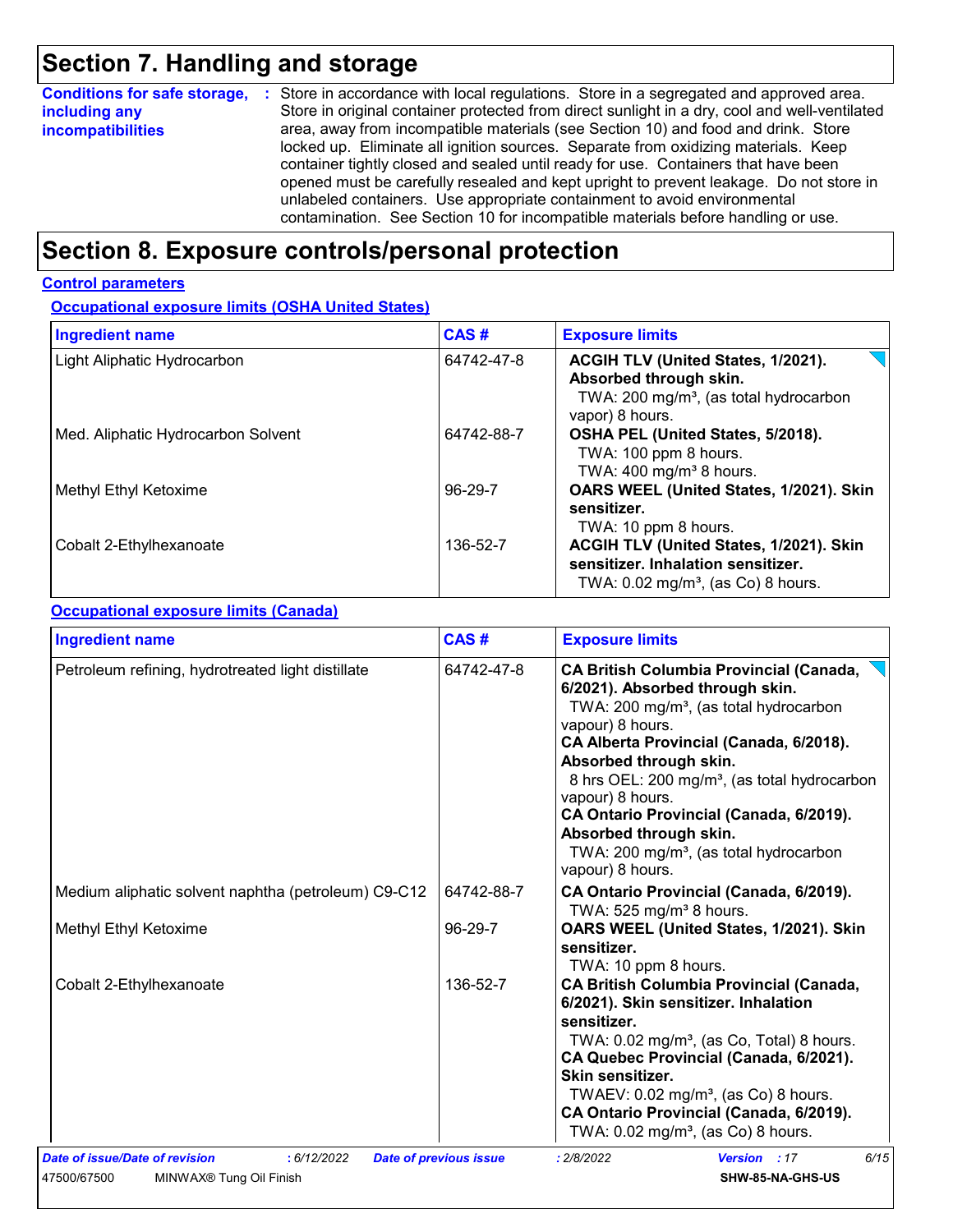# **Section 8. Exposure controls/personal protection**

| minutes. | STEL: 0.06 mg/m <sup>3</sup> , (measured as Co) 15 |
|----------|----------------------------------------------------|
| hours.   | TWA: 0.02 mg/m <sup>3</sup> , (measured as Co) 8   |

#### **Occupational exposure limits (Mexico)**

|                             | CAS#       | <b>Exposure limits</b>                                                                                                                       |
|-----------------------------|------------|----------------------------------------------------------------------------------------------------------------------------------------------|
| Light Aliphatic Hydrocarbon | 64742-47-8 | <b>ACGIH TLV (United States, 1/2021).</b><br>Absorbed through skin.<br>TWA: 200 mg/m <sup>3</sup> , (as total hydrocarbon<br>vapor) 8 hours. |
| Cobalt 2-Ethylhexanoate     | 136-52-7   | NOM-010-STPS-2014 (Mexico, 4/2016).<br>TWA: $0.02$ mg/m <sup>3</sup> , (as Co) 8 hours.                                                      |

| <b>Appropriate engineering</b><br>controls | Use only with adequate ventilation. Use process enclosures, local exhaust ventilation or<br>other engineering controls to keep worker exposure to airborne contaminants below any<br>recommended or statutory limits. The engineering controls also need to keep gas,<br>vapor or dust concentrations below any lower explosive limits. Use explosion-proof<br>ventilation equipment.                                                                                                                                                                                                                                |
|--------------------------------------------|----------------------------------------------------------------------------------------------------------------------------------------------------------------------------------------------------------------------------------------------------------------------------------------------------------------------------------------------------------------------------------------------------------------------------------------------------------------------------------------------------------------------------------------------------------------------------------------------------------------------|
| <b>Environmental exposure</b><br>controls  | Emissions from ventilation or work process equipment should be checked to ensure<br>they comply with the requirements of environmental protection legislation. In some<br>cases, fume scrubbers, filters or engineering modifications to the process equipment<br>will be necessary to reduce emissions to acceptable levels.                                                                                                                                                                                                                                                                                        |
| <b>Individual protection measures</b>      |                                                                                                                                                                                                                                                                                                                                                                                                                                                                                                                                                                                                                      |
| <b>Hygiene measures</b>                    | Wash hands, forearms and face thoroughly after handling chemical products, before<br>eating, smoking and using the lavatory and at the end of the working period.<br>Appropriate techniques should be used to remove potentially contaminated clothing.<br>Contaminated work clothing should not be allowed out of the workplace. Wash<br>contaminated clothing before reusing. Ensure that eyewash stations and safety<br>showers are close to the workstation location.                                                                                                                                            |
| <b>Eye/face protection</b>                 | Safety eyewear complying with an approved standard should be used when a risk<br>assessment indicates this is necessary to avoid exposure to liquid splashes, mists,<br>gases or dusts. If contact is possible, the following protection should be worn, unless<br>the assessment indicates a higher degree of protection: safety glasses with side-<br>shields.                                                                                                                                                                                                                                                     |
| <b>Skin protection</b>                     |                                                                                                                                                                                                                                                                                                                                                                                                                                                                                                                                                                                                                      |
| <b>Hand protection</b>                     | Chemical-resistant, impervious gloves complying with an approved standard should be<br>worn at all times when handling chemical products if a risk assessment indicates this is<br>necessary. Considering the parameters specified by the glove manufacturer, check<br>during use that the gloves are still retaining their protective properties. It should be<br>noted that the time to breakthrough for any glove material may be different for different<br>glove manufacturers. In the case of mixtures, consisting of several substances, the<br>protection time of the gloves cannot be accurately estimated. |
| <b>Body protection</b>                     | Personal protective equipment for the body should be selected based on the task being<br>performed and the risks involved and should be approved by a specialist before<br>handling this product. When there is a risk of ignition from static electricity, wear anti-<br>static protective clothing. For the greatest protection from static discharges, clothing<br>should include anti-static overalls, boots and gloves.                                                                                                                                                                                         |
| <b>Other skin protection</b>               | : Appropriate footwear and any additional skin protection measures should be selected<br>based on the task being performed and the risks involved and should be approved by a<br>specialist before handling this product.                                                                                                                                                                                                                                                                                                                                                                                            |
|                                            |                                                                                                                                                                                                                                                                                                                                                                                                                                                                                                                                                                                                                      |

| Date of issue/Date of revision |                                     | : 6/12/2022 | Date of previous issue | 2/8/2022 | <b>Version</b> : 17 |                  | 7/15 |
|--------------------------------|-------------------------------------|-------------|------------------------|----------|---------------------|------------------|------|
| 47500/67500                    | MINWAX <sup>®</sup> Tung Oil Finish |             |                        |          |                     | SHW-85-NA-GHS-US |      |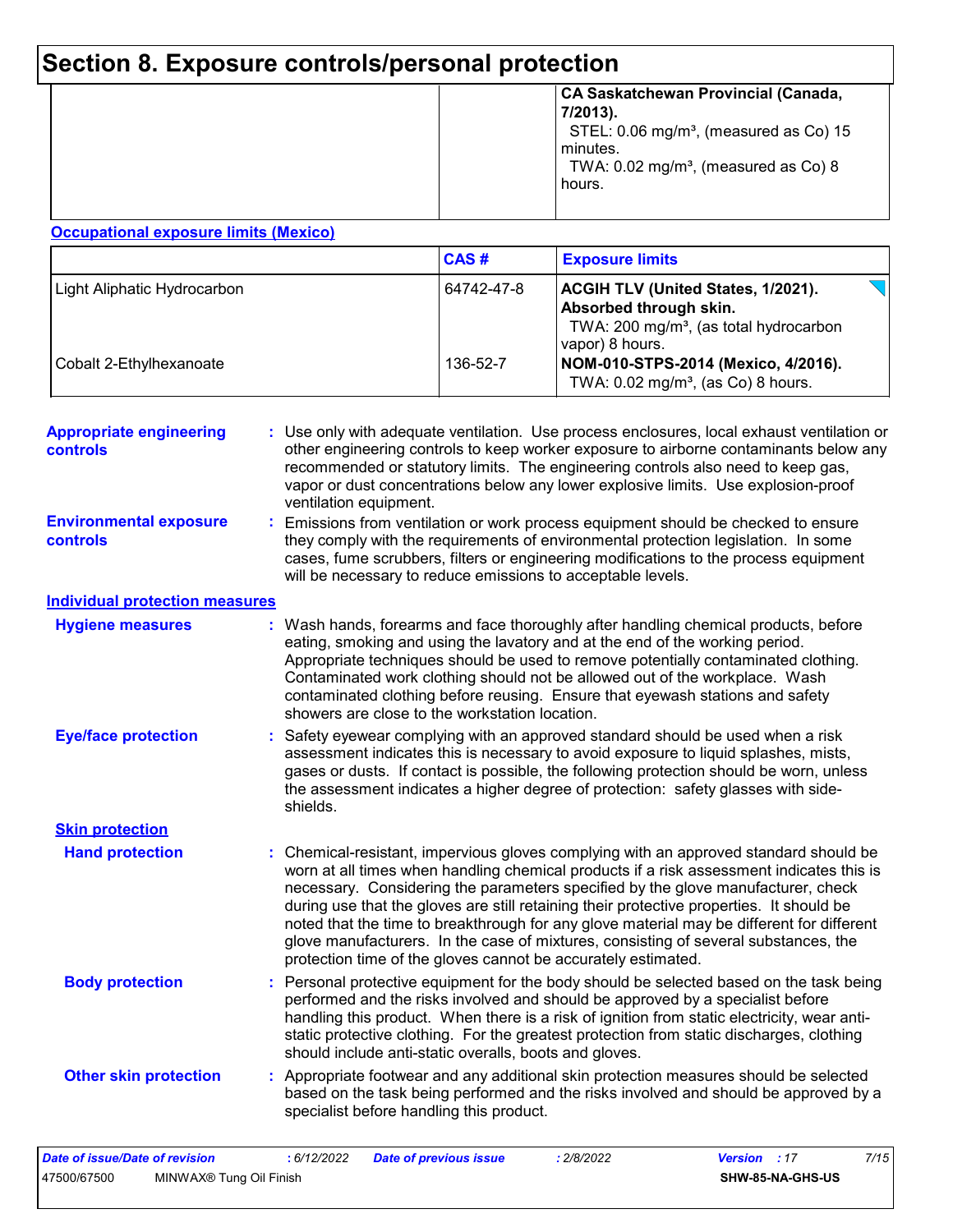### **Section 8. Exposure controls/personal protection**

**Respiratory protection :**

Based on the hazard and potential for exposure, select a respirator that meets the appropriate standard or certification. Respirators must be used according to a respiratory protection program to ensure proper fitting, training, and other important aspects of use.

# **Section 9. Physical and chemical properties**

The conditions of measurement of all properties are at standard temperature and pressure unless otherwise indicated.

| <b>Appearance</b>                                                 |                                                                |
|-------------------------------------------------------------------|----------------------------------------------------------------|
| <b>Physical state</b>                                             | : Liquid.                                                      |
| <b>Color</b>                                                      | : Not available.                                               |
| Odor                                                              | : Not available.                                               |
| <b>Odor threshold</b>                                             | : Not available.                                               |
| pH                                                                | : Not applicable.                                              |
| <b>Melting point/freezing point</b>                               | : Not available.                                               |
| <b>Boiling point, initial boiling</b><br>point, and boiling range | : $148^{\circ}$ C (298.4 $^{\circ}$ F)                         |
| <b>Flash point</b>                                                | : Closed cup: 39°C (102.2°F) [Tagliabue Closed Cup]            |
| <b>Evaporation rate</b>                                           | $: 0.13$ (butyl acetate = 1)                                   |
| <b>Flammability</b>                                               | : Not available.                                               |
| Lower and upper explosion<br>limit/flammability limit             | $:$ Lower: $1\%$<br>Upper: 6%                                  |
| <b>Vapor pressure</b>                                             | : $0.17$ kPa (1.27 mm Hg)                                      |
| <b>Relative vapor density</b>                                     | : $5$ [Air = 1]                                                |
| <b>Relative density</b>                                           | : 0.85                                                         |
| <b>Solubility</b>                                                 | : Not available.                                               |
| <b>Partition coefficient: n-</b><br>octanol/water                 | : Not applicable.                                              |
| <b>Auto-ignition temperature</b>                                  | : Not available.                                               |
| <b>Decomposition temperature</b>                                  | : Not available.                                               |
| <b>Viscosity</b>                                                  | Kinematic (40°C (104°F)): <20.5 mm <sup>2</sup> /s (<20.5 cSt) |
| <b>Molecular weight</b>                                           | Not applicable.                                                |
| <b>Aerosol product</b>                                            |                                                                |
| <b>Heat of combustion</b>                                         | : $26.923$ kJ/g                                                |

## **Section 10. Stability and reactivity**

| <b>Reactivity</b>                            | : No specific test data related to reactivity available for this product or its ingredients.                                                                                                                                               |
|----------------------------------------------|--------------------------------------------------------------------------------------------------------------------------------------------------------------------------------------------------------------------------------------------|
| <b>Chemical stability</b>                    | : The product is stable.                                                                                                                                                                                                                   |
| <b>Possibility of hazardous</b><br>reactions | : Under normal conditions of storage and use, hazardous reactions will not occur.                                                                                                                                                          |
| <b>Conditions to avoid</b>                   | : Avoid all possible sources of ignition (spark or flame). Do not pressurize, cut, weld,<br>braze, solder, drill, grind or expose containers to heat or sources of ignition. Do not<br>allow vapor to accumulate in low or confined areas. |

| Date of issue/Date of revision |                         | : 6/12/2022 | <b>Date of previous issue</b> | 2/8/2022 | <b>Version</b> : 17 |                  | 8/15 |
|--------------------------------|-------------------------|-------------|-------------------------------|----------|---------------------|------------------|------|
| 47500/67500                    | MINWAX® Tung Oil Finish |             |                               |          |                     | SHW-85-NA-GHS-US |      |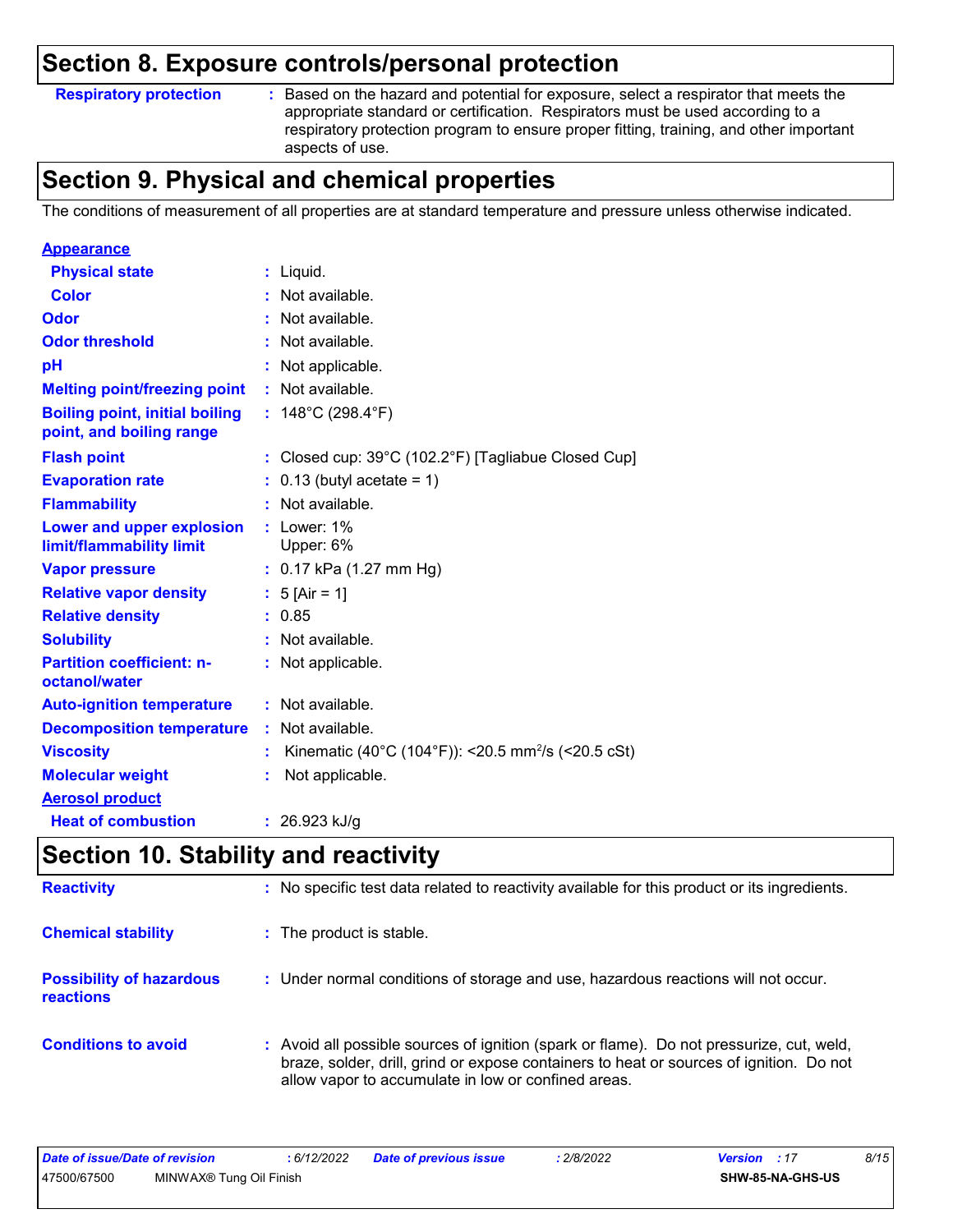### **Section 10. Stability and reactivity**

#### **Incompatible materials :**

: Reactive or incompatible with the following materials: oxidizing materials

**Hazardous decomposition products**

Under normal conditions of storage and use, hazardous decomposition products should **:** not be produced.

### **Section 11. Toxicological information**

#### **Information on toxicological effects**

#### **Acute toxicity**

| <b>Product/ingredient name</b>                   | <b>Result</b>                         | <b>Species</b>       | <b>Dose</b>                                    | <b>Exposure</b> |
|--------------------------------------------------|---------------------------------------|----------------------|------------------------------------------------|-----------------|
| Methyl Ethyl Ketoxime<br>Cobalt 2-Ethylhexanoate | LD50 Oral<br>LD50 Dermal<br>LD50 Oral | Rat<br>Rabbit<br>Rat | $ 930 \text{ mg/kg} $<br> >5 g/kg<br>1.22 g/kg |                 |

#### **Irritation/Corrosion**

| <b>Product/ingredient name</b> | <b>Result</b>          | <b>Species</b> | <b>Score</b> | <b>Exposure</b> | <b>Observation</b> |
|--------------------------------|------------------------|----------------|--------------|-----------------|--------------------|
| Methyl Ethyl Ketoxime          | Eves - Severe irritant | Rabbit         |              | 100 uL          |                    |

#### **Sensitization**

Not available.

#### **Mutagenicity**

Not available.

#### **Carcinogenicity**

Not available.

#### **Classification**

| <b>Product/ingredient name   OSHA</b> | <b>IARC</b> | <b>NTP</b>                                       |  |
|---------------------------------------|-------------|--------------------------------------------------|--|
| Cobalt 2-Ethylhexanoate               | 2B          | Reasonably anticipated to be a human carcinogen. |  |

#### **Reproductive toxicity**

Not available.

#### **Teratogenicity**

Not available.

#### **Specific target organ toxicity (single exposure)**

| <b>Name</b>                        | <b>Category</b> | <b>Route of</b><br>exposure | <b>Target organs</b>              |
|------------------------------------|-----------------|-----------------------------|-----------------------------------|
| Light Aliphatic Hydrocarbon        | Category 3      |                             | Respiratory tract<br>l irritation |
|                                    | Category 3      |                             | l Narcotic effects                |
| Med. Aliphatic Hydrocarbon Solvent | Category 3      |                             | Respiratory tract<br>l irritation |
|                                    | Category 3      |                             | Narcotic effects                  |
| Methyl Ethyl Ketoxime              | Category 1      |                             | upper respiratory<br>tract        |
|                                    | Category 3      |                             | Narcotic effects                  |

**Specific target organ toxicity (repeated exposure)**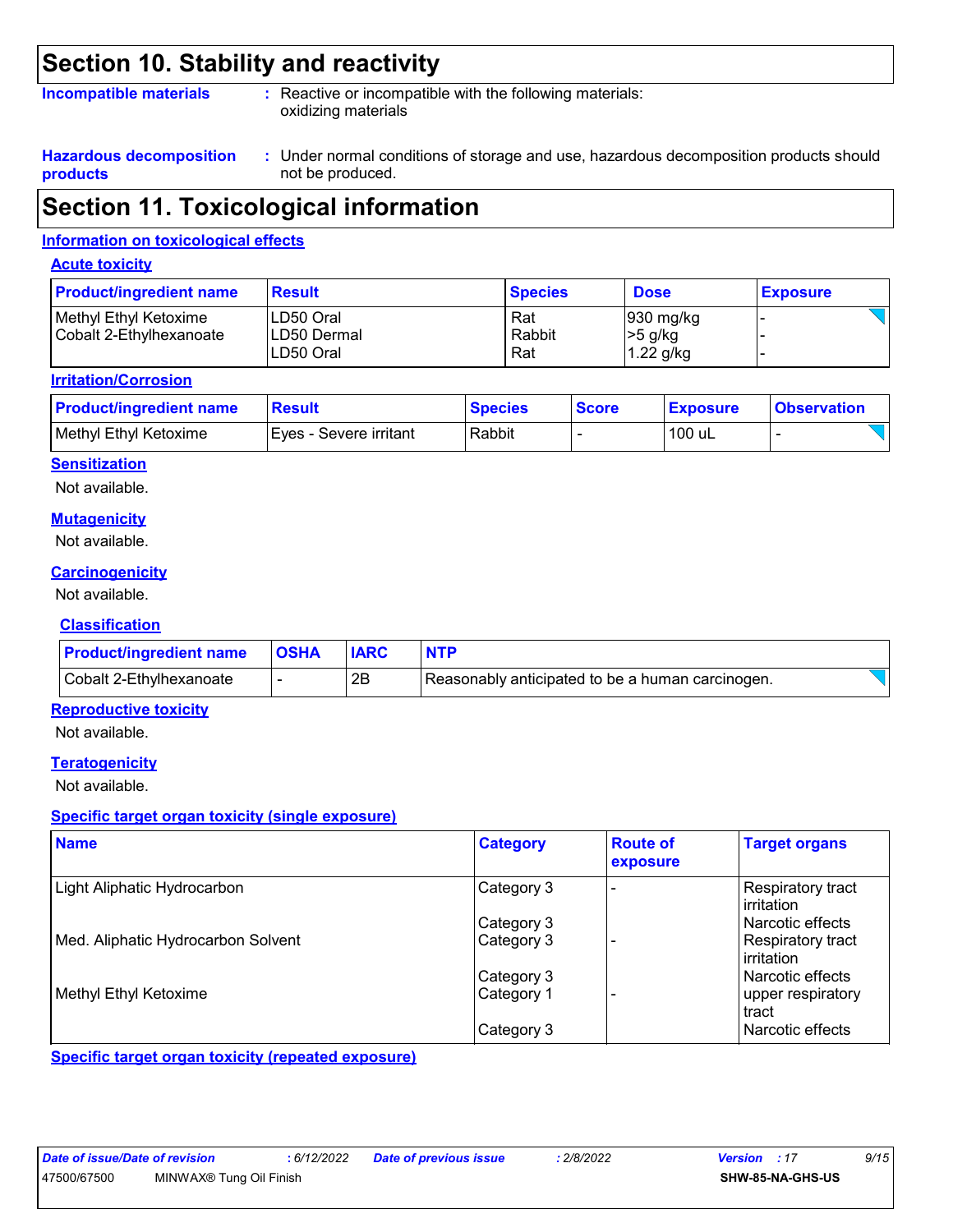# **Section 11. Toxicological information**

| <b>Name</b>                        | <b>Category</b> | <b>Route of</b><br>exposure | <b>Target organs</b> |
|------------------------------------|-----------------|-----------------------------|----------------------|
| Light Aliphatic Hydrocarbon        | Category 2      |                             |                      |
| Med. Aliphatic Hydrocarbon Solvent | Category 1      |                             |                      |
| Methyl Ethyl Ketoxime              | Category 2      |                             | I blood svstem       |

#### **Aspiration hazard**

| <b>Name</b>                        | <b>Result</b>                         |
|------------------------------------|---------------------------------------|
| Light Aliphatic Hydrocarbon_       | <b>ASPIRATION HAZARD - Category 1</b> |
| Med. Aliphatic Hydrocarbon Solvent | <b>ASPIRATION HAZARD - Category 1</b> |

| <b>Information on the likely</b><br>routes of exposure | : Not available.                                                                                                                                                                                                                                                        |
|--------------------------------------------------------|-------------------------------------------------------------------------------------------------------------------------------------------------------------------------------------------------------------------------------------------------------------------------|
| <b>Potential acute health effects</b>                  |                                                                                                                                                                                                                                                                         |
| <b>Eye contact</b>                                     | : No known significant effects or critical hazards.                                                                                                                                                                                                                     |
| <b>Inhalation</b>                                      | : Can cause central nervous system (CNS) depression. May cause drowsiness or<br>dizziness. May cause respiratory irritation.                                                                                                                                            |
| <b>Skin contact</b>                                    | : May cause an allergic skin reaction.                                                                                                                                                                                                                                  |
| <b>Ingestion</b>                                       | : Can cause central nervous system (CNS) depression. May be fatal if swallowed and<br>enters airways.                                                                                                                                                                   |
|                                                        | <b>Symptoms related to the physical, chemical and toxicological characteristics</b>                                                                                                                                                                                     |
| <b>Eye contact</b>                                     | : No specific data.                                                                                                                                                                                                                                                     |
| <b>Inhalation</b>                                      | : Adverse symptoms may include the following:<br>respiratory tract irritation<br>coughing<br>nausea or vomiting<br>headache<br>drowsiness/fatigue<br>dizziness/vertigo<br>unconsciousness<br>reduced fetal weight<br>increase in fetal deaths<br>skeletal malformations |
| <b>Skin contact</b>                                    | : Adverse symptoms may include the following:<br>irritation<br>redness<br>reduced fetal weight<br>increase in fetal deaths<br>skeletal malformations                                                                                                                    |
| <b>Ingestion</b>                                       | : Adverse symptoms may include the following:<br>nausea or vomiting<br>reduced fetal weight<br>increase in fetal deaths<br>skeletal malformations                                                                                                                       |
|                                                        | Delayed and immediate effects and also chronic effects from short and long term exposure                                                                                                                                                                                |
| <b>Short term exposure</b>                             |                                                                                                                                                                                                                                                                         |
| <b>Potential immediate</b><br>effects                  | : Not available.                                                                                                                                                                                                                                                        |

### **Potential delayed effects :** Not available.

**Long term exposure**

| Date of issue/Date of revision |                                     | 6/12/2022 | <b>Date of previous issue</b> | 2/8/2022 | <b>Version</b> : 17 |                  | 10/15 |  |
|--------------------------------|-------------------------------------|-----------|-------------------------------|----------|---------------------|------------------|-------|--|
| 47500/67500                    | MINWAX <sup>®</sup> Tung Oil Finish |           |                               |          |                     | SHW-85-NA-GHS-US |       |  |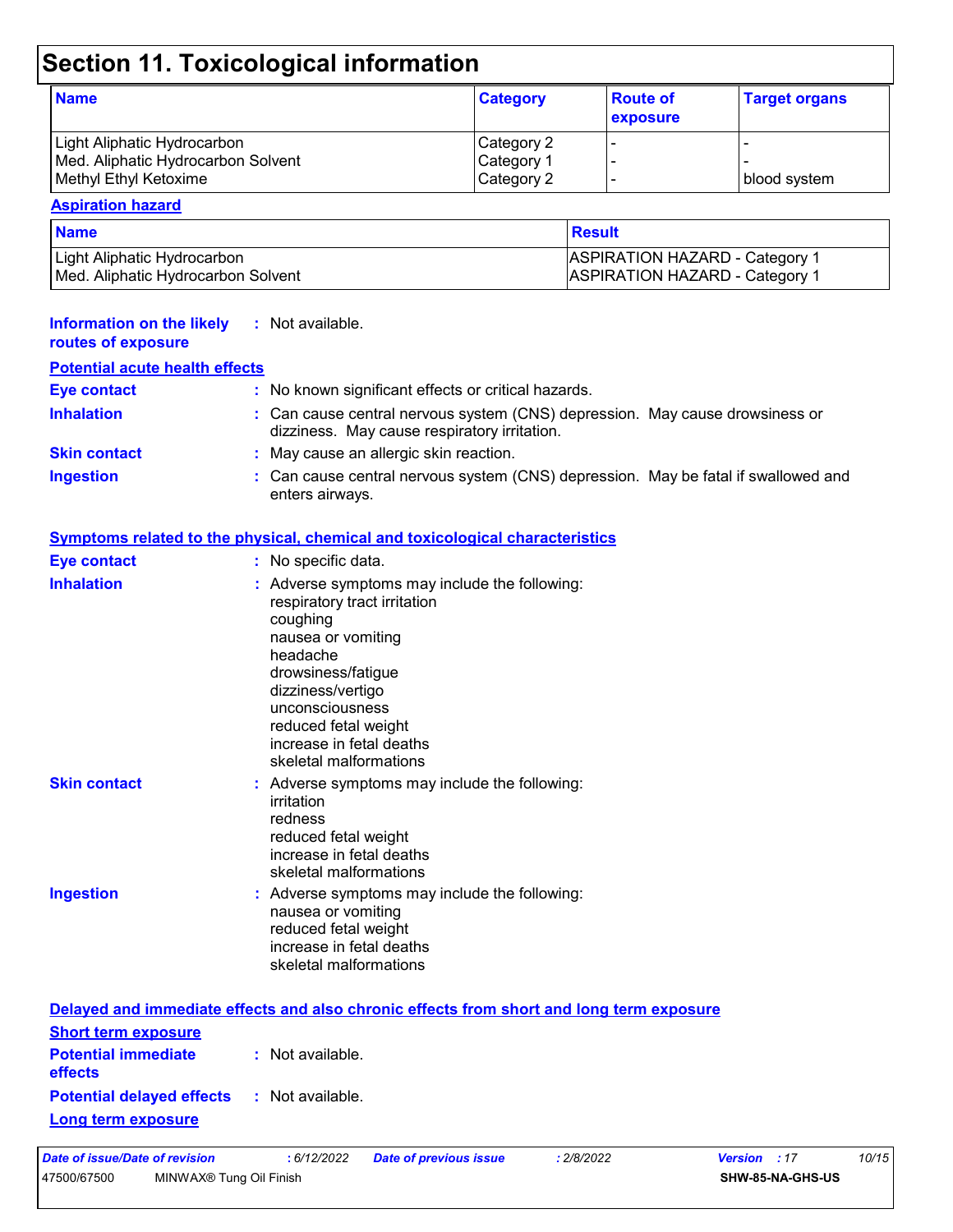# **Section 11. Toxicological information**

| <b>Potential immediate</b><br><b>effects</b> | $:$ Not available.                                                                                                                                                       |
|----------------------------------------------|--------------------------------------------------------------------------------------------------------------------------------------------------------------------------|
| <b>Potential delayed effects</b>             | : Not available.                                                                                                                                                         |
| <b>Potential chronic health effects</b>      |                                                                                                                                                                          |
| Not available.                               |                                                                                                                                                                          |
| <b>General</b>                               | : Causes damage to organs through prolonged or repeated exposure. Once sensitized, a<br>severe allergic reaction may occur when subsequently exposed to very low levels. |
| <b>Carcinogenicity</b>                       | : Suspected of causing cancer. Risk of cancer depends on duration and level of<br>exposure.                                                                              |
| <b>Mutagenicity</b>                          | : No known significant effects or critical hazards.                                                                                                                      |
| <b>Teratogenicity</b>                        | : No known significant effects or critical hazards.                                                                                                                      |
| <b>Developmental effects</b>                 | : No known significant effects or critical hazards.                                                                                                                      |
| <b>Fertility effects</b>                     | : May damage fertility.                                                                                                                                                  |
|                                              |                                                                                                                                                                          |

#### **Numerical measures of toxicity** Not available. **Acute toxicity estimates**

# **Section 12. Ecological information**

#### **Toxicity**

| <b>Product/ingredient name</b> | <b>Result</b>                      | <b>Species</b>                    | <b>Exposure</b> |
|--------------------------------|------------------------------------|-----------------------------------|-----------------|
| Light Aliphatic Hydrocarbon    | Acute LC50 2200 µg/l Fresh water   | l Fish - Lepomis macrochirus      | 4 davs          |
| Methyl Ethyl Ketoxime          | Acute LC50 843000 µg/l Fresh water | <b>Fish - Pimephales promelas</b> | 196 hours       |

#### **Persistence and degradability**

Not available.

#### **Bioaccumulative potential**

| <b>Product/ingredient name</b> | $\mathsf{LogP}_\mathsf{ow}$ | <b>BCF</b>    | <b>Potential</b> |
|--------------------------------|-----------------------------|---------------|------------------|
| Methyl Ethyl Ketoxime          |                             | $12.5$ to 5.8 | low              |
| l Cobalt 2-Ethvlhexanoate      | -                           | 15600         | high             |

#### **Mobility in soil**

**Soil/water partition coefficient (KOC)**

**:** Not available.

**Other adverse effects** : No known significant effects or critical hazards.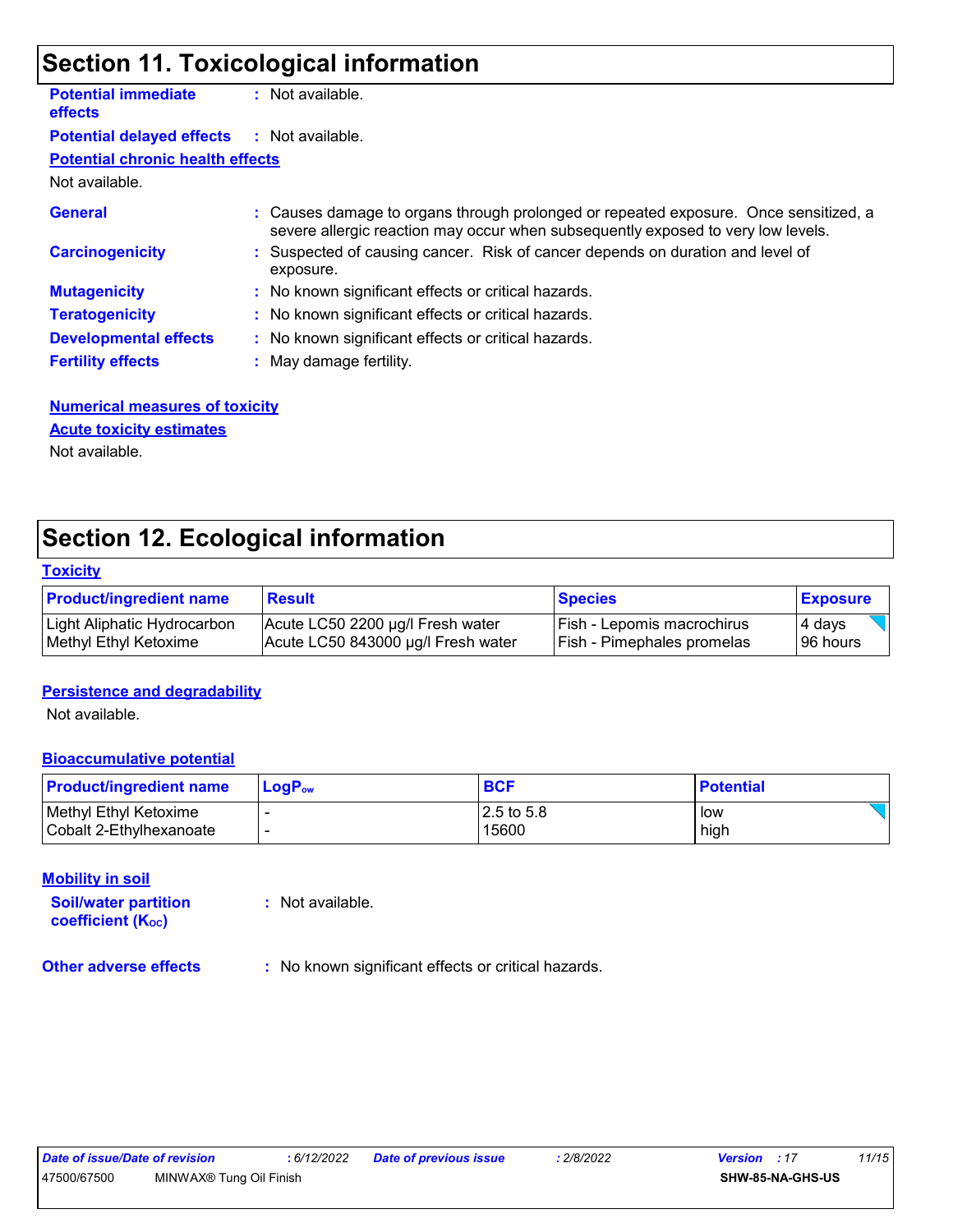### **Section 13. Disposal considerations**

#### **Disposal methods :**

The generation of waste should be avoided or minimized wherever possible. Disposal of this product, solutions and any by-products should at all times comply with the requirements of environmental protection and waste disposal legislation and any regional local authority requirements. Dispose of surplus and non-recyclable products via a licensed waste disposal contractor. Waste should not be disposed of untreated to the sewer unless fully compliant with the requirements of all authorities with jurisdiction. Waste packaging should be recycled. Incineration or landfill should only be considered when recycling is not feasible. This material and its container must be disposed of in a safe way. Care should be taken when handling emptied containers that have not been cleaned or rinsed out. Empty containers or liners may retain some product residues. Vapor from product residues may create a highly flammable or explosive atmosphere inside the container. Do not cut, weld or grind used containers unless they have been cleaned thoroughly internally. Avoid dispersal of spilled material and runoff and contact with soil, waterways, drains and sewers.

### **Section 14. Transport information**

|                                         | <b>DOT</b><br><b>Classification</b>                                                                                                                                                                                                                               | <b>TDG</b><br><b>Classification</b>                                                                                                                    | <b>Mexico</b><br><b>Classification</b> | <b>IATA</b>                                                                                                                   | <b>IMDG</b>                                                                                                                                                  |
|-----------------------------------------|-------------------------------------------------------------------------------------------------------------------------------------------------------------------------------------------------------------------------------------------------------------------|--------------------------------------------------------------------------------------------------------------------------------------------------------|----------------------------------------|-------------------------------------------------------------------------------------------------------------------------------|--------------------------------------------------------------------------------------------------------------------------------------------------------------|
| <b>UN number</b>                        | <b>UN1263</b>                                                                                                                                                                                                                                                     | <b>UN1263</b>                                                                                                                                          | <b>UN1263</b>                          | <b>UN1263</b>                                                                                                                 | <b>UN1263</b>                                                                                                                                                |
| <b>UN proper</b><br>shipping name       | <b>PAINT</b>                                                                                                                                                                                                                                                      | <b>PAINT</b>                                                                                                                                           | <b>PAINT</b>                           | <b>PAINT</b>                                                                                                                  | PAINT. Marine<br>pollutant (Light<br>Aliphatic<br>Hydrocarbon, Med.<br>Aliphatic<br>Hydrocarbon<br>Solvent)                                                  |
| <b>Transport</b><br>hazard class(es)    | 3                                                                                                                                                                                                                                                                 | 3                                                                                                                                                      | 3                                      | 3                                                                                                                             | 3                                                                                                                                                            |
| <b>Packing group</b>                    | III                                                                                                                                                                                                                                                               | $\mathbf{III}$                                                                                                                                         | $\ensuremath{\mathsf{III}}\xspace$     | III                                                                                                                           | $\mathbf{III}$                                                                                                                                               |
| <b>Environmental</b><br>hazards         | No.                                                                                                                                                                                                                                                               | No.                                                                                                                                                    | No.                                    | Yes. The<br>environmentally<br>hazardous<br>substance mark<br>is not required.                                                | Yes.                                                                                                                                                         |
| <b>Additional</b><br><b>information</b> | This product may<br>be re-classified as<br>"Combustible<br>Liquid," unless<br>transported by<br>vessel or aircraft.<br>Non-bulk<br>packages (less<br>than or equal to<br>119 gal) of<br>combustible<br>liquids are not<br>regulated as<br>hazardous<br>materials. | Product classified<br>as per the<br>following sections<br>of the<br>Transportation of<br>Dangerous Goods<br>Regulations:<br>2.18-2.19 (Class<br>$3)$ . |                                        | The<br>environmentally<br>hazardous<br>substance mark<br>may appear if<br>required by other<br>transportation<br>regulations. | The marine<br>pollutant mark is<br>not required when<br>transported in<br>sizes of ≤5 L or ≤5<br>kg.<br><b>Emergency</b><br>schedules F-E, S-<br>$\mathsf E$ |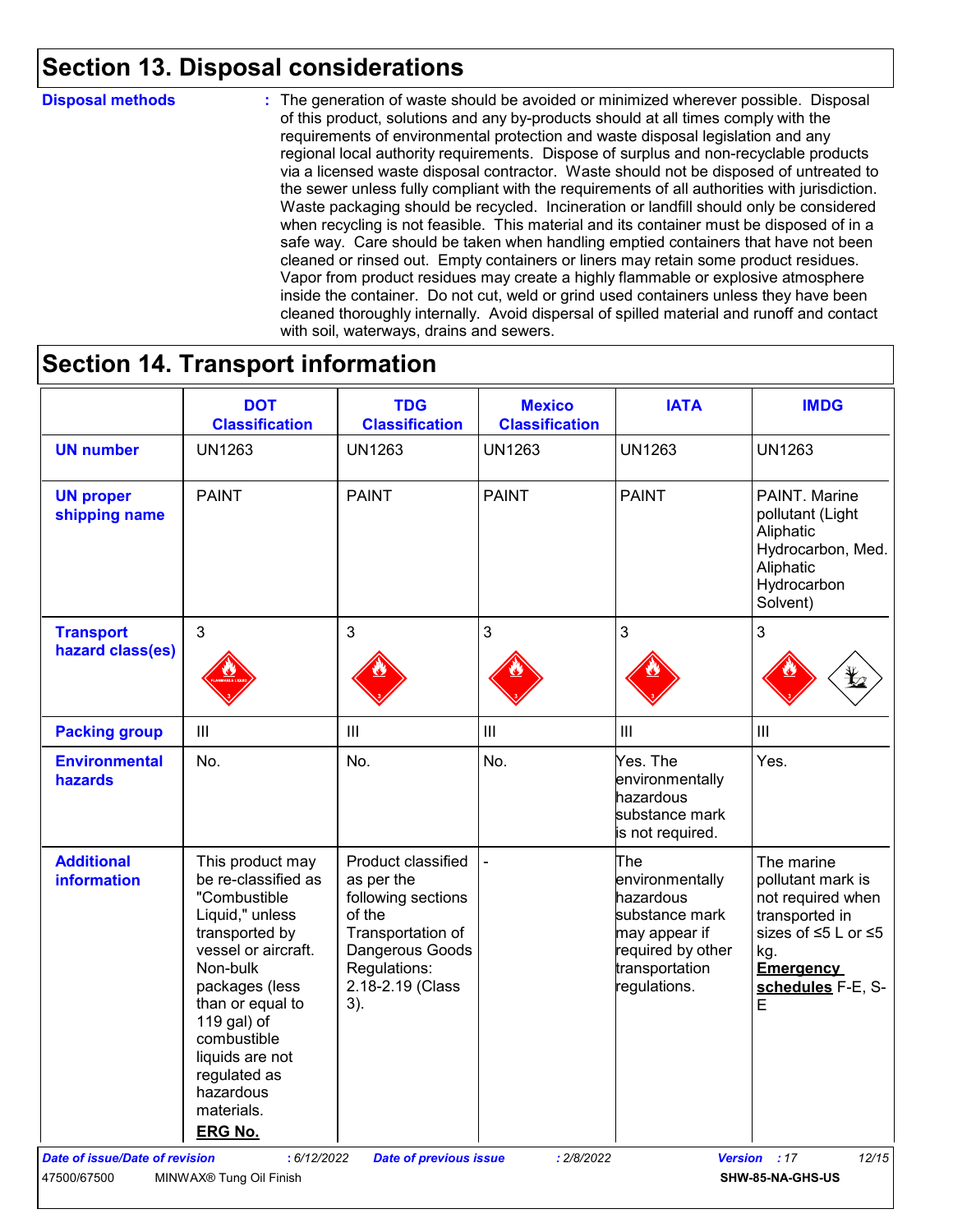|                                                                 |     | <b>Section 14. Transport information</b> |                                                                                                                                                                                                                                                                                                                                                                                                                                                                                                                                                                                                                                                                                     |  |
|-----------------------------------------------------------------|-----|------------------------------------------|-------------------------------------------------------------------------------------------------------------------------------------------------------------------------------------------------------------------------------------------------------------------------------------------------------------------------------------------------------------------------------------------------------------------------------------------------------------------------------------------------------------------------------------------------------------------------------------------------------------------------------------------------------------------------------------|--|
|                                                                 |     | <b>ERG No.</b>                           | <b>ERG No.</b>                                                                                                                                                                                                                                                                                                                                                                                                                                                                                                                                                                                                                                                                      |  |
|                                                                 | 128 | 128                                      | 128                                                                                                                                                                                                                                                                                                                                                                                                                                                                                                                                                                                                                                                                                 |  |
|                                                                 |     |                                          |                                                                                                                                                                                                                                                                                                                                                                                                                                                                                                                                                                                                                                                                                     |  |
|                                                                 |     |                                          |                                                                                                                                                                                                                                                                                                                                                                                                                                                                                                                                                                                                                                                                                     |  |
|                                                                 |     |                                          |                                                                                                                                                                                                                                                                                                                                                                                                                                                                                                                                                                                                                                                                                     |  |
|                                                                 |     |                                          |                                                                                                                                                                                                                                                                                                                                                                                                                                                                                                                                                                                                                                                                                     |  |
| <b>Special precautions for user :</b>                           |     |                                          | Multi-modal shipping descriptions are provided for informational purposes and do not<br>consider container sizes. The presence of a shipping description for a particular<br>mode of transport (sea, air, etc.), does not indicate that the product is packaged<br>suitably for that mode of transport. All packaging must be reviewed for suitability<br>prior to shipment, and compliance with the applicable regulations is the sole<br>responsibility of the person offering the product for transport. People loading and<br>unloading dangerous goods must be trained on all of the risks deriving from the<br>substances and on all actions in case of emergency situations. |  |
| <b>Transport in bulk according</b><br>to <b>IMO</b> instruments |     | : Not available.                         |                                                                                                                                                                                                                                                                                                                                                                                                                                                                                                                                                                                                                                                                                     |  |
|                                                                 |     | <b>Proper shipping name</b>              | : Not available.                                                                                                                                                                                                                                                                                                                                                                                                                                                                                                                                                                                                                                                                    |  |

# **Section 15. Regulatory information**

#### **SARA 313**

SARA 313 (40 CFR 372.45) supplier notification can be found on the Environmental Data Sheet.

#### **California Prop. 65**

WARNING: This product contains a chemical known to the State of California to cause birth defects or other reproductive harm.

#### **International regulations**

| <b>International lists</b> | : Australia inventory (AIIC): Not determined.                |
|----------------------------|--------------------------------------------------------------|
|                            | China inventory (IECSC): Not determined.                     |
|                            | Japan inventory (CSCL): Not determined.                      |
|                            | Japan inventory (ISHL): Not determined.                      |
|                            | Korea inventory (KECI): Not determined.                      |
|                            | New Zealand Inventory of Chemicals (NZIoC): Not determined.  |
|                            | Philippines inventory (PICCS): Not determined.               |
|                            | Taiwan Chemical Substances Inventory (TCSI): Not determined. |
|                            | Thailand inventory: Not determined.                          |
|                            | Turkey inventory: Not determined.                            |
|                            | Vietnam inventory: Not determined.                           |

# **Section 16. Other information**

**Hazardous Material Information System (U.S.A.)**



**The customer is responsible for determining the PPE code for this material. For more information on HMIS® Personal Protective Equipment (PPE) codes, consult the HMIS® Implementation Manual.**